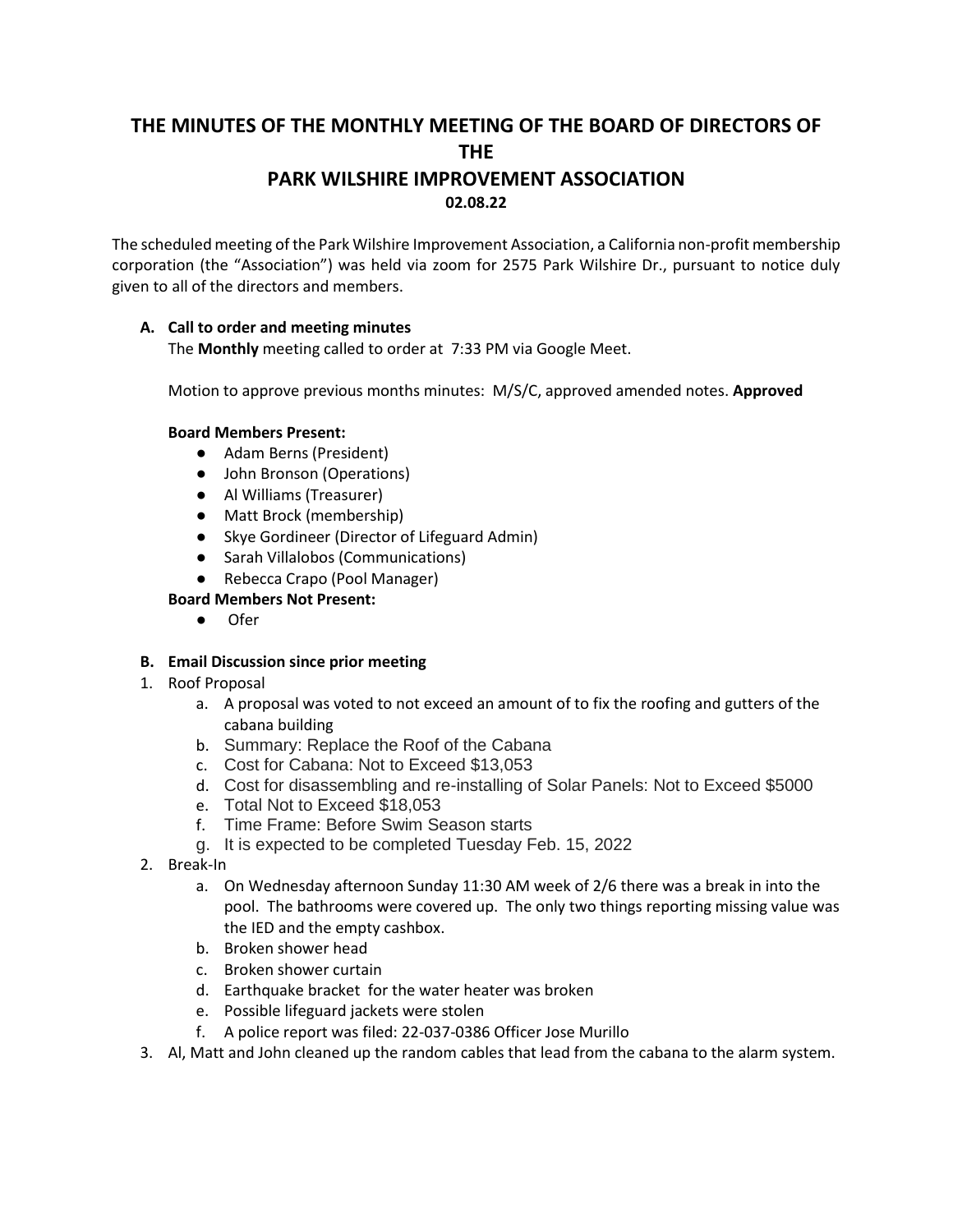#### **C. Closed Session**

#### **D. Open Session**

- 1. Treasurer Al Williams
	- a) Latest financial status:

|                 | 2020-21      | <b>Last Meeting</b> | <b>This Month</b> | <b>This Month</b><br>VS: | Last Mtg     |
|-----------------|--------------|---------------------|-------------------|--------------------------|--------------|
| Account         | 2/8/2021     | 1/10/2022           | 2/8/2022          | 2020                     |              |
| <b>Checking</b> | \$19,868.45  | \$45,030.30         | \$42,498.30       | \$22,629.85              | (\$2,532.00) |
| <b>Reserve</b>  | \$240,460.79 | \$183,504.27        | \$183,505.83      | (\$56,954.96)            | \$1.56       |
| <b>Total</b>    | \$260,329.24 | \$228,534.57        | \$226,004.13      | (\$34,325.11)            | (\$2,530.44) |

- 2. President Adam Berns
	- 1) DoorKing Analog and digital gateway capabilities
		- a) XFinity is only option for digital capabilities
			- i) \$50-\$60 a month
		- b) Moving forward with XFinity to work alongside with DoorKing
		- c) Need a credit card on file
		- d) Additional/optional costs get our own router versus leasing from XFinity
		- e) If DoorKing doesn't work, we will have to explore other options
- 3. Operations John Bronson
	- a) Tree branches going over the fence got cut; most likely the way the perpetrators got over the fence
	- b) We need to do a serious cleanup of the trees / shrubs and take down dead growth
		- i. Got a few bids
	- c) We need to file the 990s; everything is ready to go
- 4. Membership Matt Brock
	- a) No new news on membership
		- i. Flyers have been passed out
	- b) Met with Al to start transition to Treasurer
	- c) Talking points: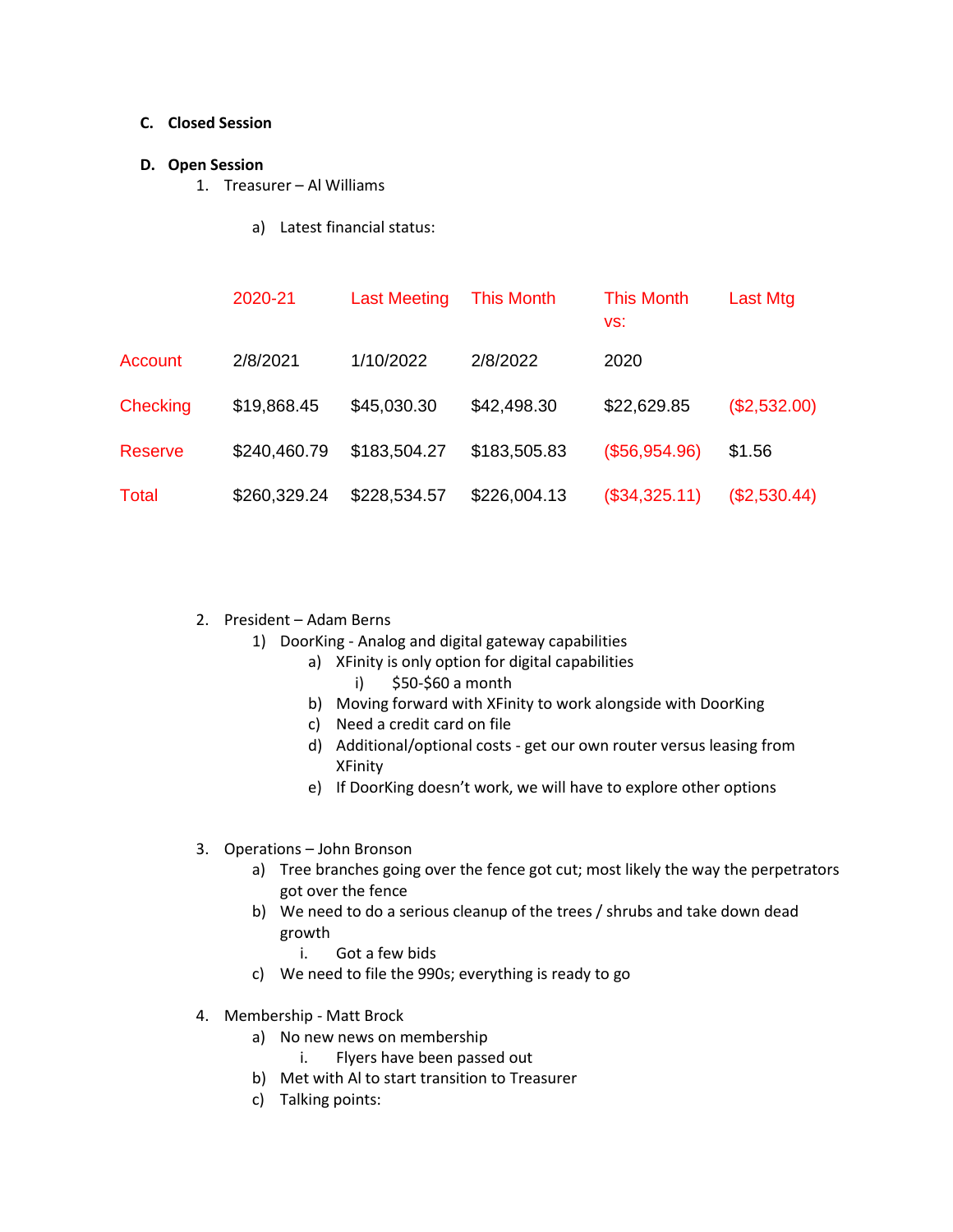- i. Long term bathroom locks
	- a. Discussed possible app-enabled locks to replace key
	- b. Combination locks
	- c. Newer technology that can work on front gate and doors could help alleviate some break in problems / possibilities
- ii. Locking sliding glass doors from outside
- iii. Possibly contact Darren at Modern Locks and Securities
- 5. Lifeguard Administration / Pool Manager Skye Gordineer/Rebecca Crapo
	- a) Possible estimate for accessibility lift
		- i. Will try to get an estimate by next month
	- b) Lifeguard Admin Role to take on the organization of pool parties
	- c) Possible adding another handrail / pole to the steps to make more ADA accessible
	- d) Idea of asking members to leave their membership cards at the front desk while they are at the pool
		- i. Gives a better headcount
		- ii. Helps lifeguards get a better visual of the minors without parents to keep eyes out for
		- iii. Would require a permanent guard at the front desk and require guards to check the cards
- 6. Communications Sarah Villalobos
	- a) Will send email / FB post about Proxy Votes re: check your front porch for important info
	- b) Will send out email / FB post about anyone interested in the board the week of February 20, 2022
- E. Week of February 27, 2022
	- 1. Dues and Proxy Info passed out to association residences by BOD
	- 2. Dues due May 1, 2022
- F. Conference Call / Zoom Info meeting
	- 1. Tuesday March 1, 2022 at 7:30 p.m.
	- 2. For people interested in running for the board, explanation of proxy votes / process, etc
- G. Annual Zoom Meeting
	- 1. Tuesday March 22 at 7:30 p.m.
	- 2. We need the annual dues out prior to that meeting
	- 3. Proxy Votes
		- a) Paper votes versus online form

Meeting adjourned the meeting at 9:06 p.m. Next meeting is 03/8 at 7:15 in person on zoom - just agenda for members meeting on the 22nd.